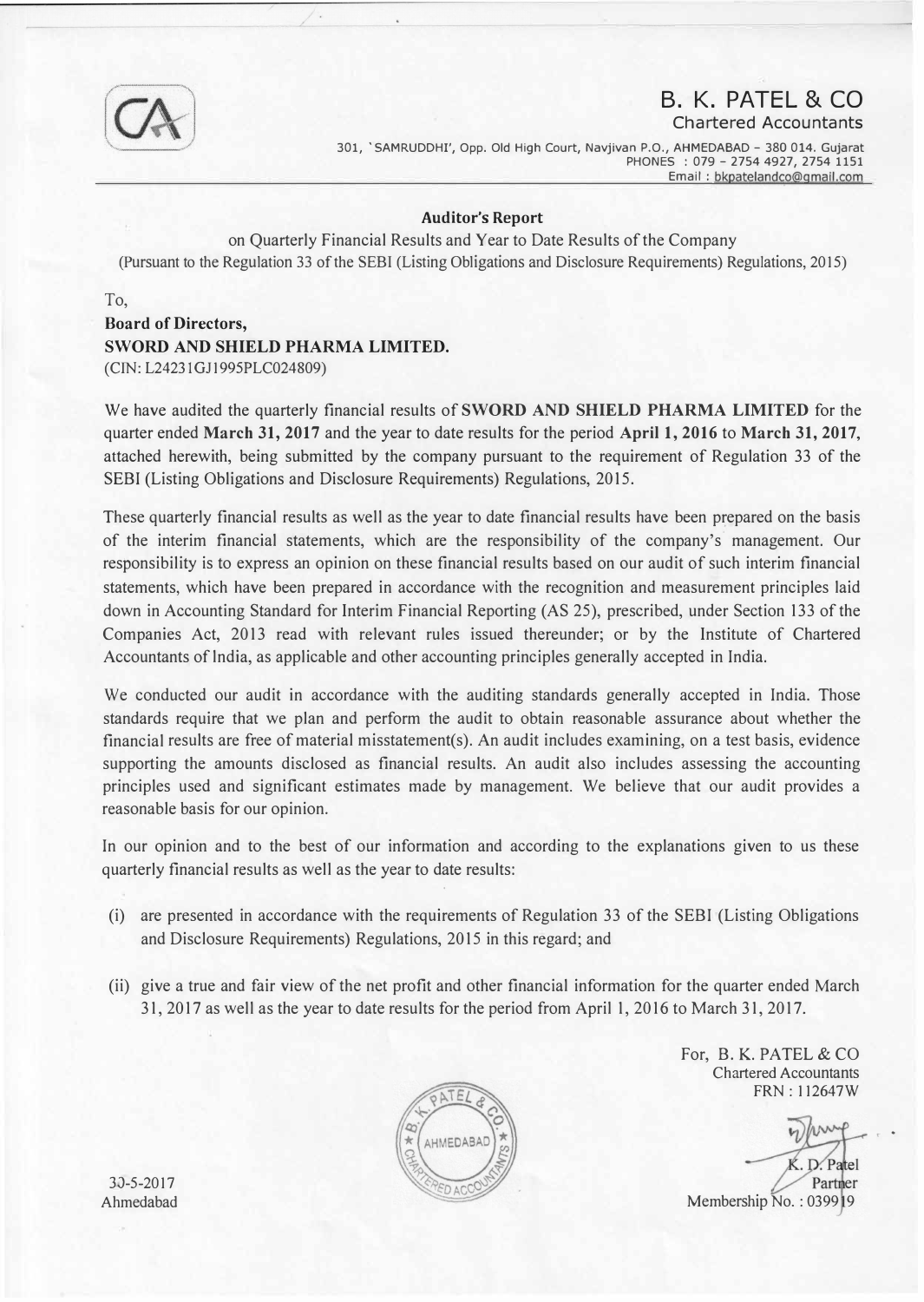|                |                                                                                                 | <b>SWORD AND SHIELD PHARMA LIMITED</b> |                                     |                                                                   |                                                      |                                                       |
|----------------|-------------------------------------------------------------------------------------------------|----------------------------------------|-------------------------------------|-------------------------------------------------------------------|------------------------------------------------------|-------------------------------------------------------|
|                |                                                                                                 | CIN: L24231GJ1995PLC024809             |                                     |                                                                   |                                                      |                                                       |
|                | Registered Office: 55, World Business House, Near Parimal Garden, Ambawadi, Ahmedabad - 380 006 |                                        |                                     |                                                                   |                                                      |                                                       |
|                |                                                                                                 | Website: www.swordnshieldpharma.com    |                                     |                                                                   |                                                      |                                                       |
|                |                                                                                                 | Contact: +91 98250 79759               |                                     |                                                                   |                                                      |                                                       |
|                | Statement of Audited Financial Results for the Quarter and Year ended March 31, 2017            |                                        |                                     |                                                                   |                                                      |                                                       |
|                |                                                                                                 |                                        |                                     |                                                                   |                                                      | <b>Amount in INR</b>                                  |
| PART-I         |                                                                                                 |                                        |                                     |                                                                   |                                                      |                                                       |
|                |                                                                                                 | 3 months ended                         | <b>Preceeding 3</b><br>months ended | <b>Corresponding 3</b><br>months ended in<br>the previous<br>year | Year to date<br>figures for<br>current year<br>ended | Year to date<br>figures for<br>previous year<br>ended |
|                |                                                                                                 | 31-Mar-17                              | 31-Dec-16                           | 31-Mar-16                                                         | 31-Mar-17                                            | 31-Mar-16                                             |
| Sr. No.        | <b>Particulars</b>                                                                              | <b>Audited</b>                         | <b>Un-Audited</b>                   | <b>Audited</b>                                                    | <b>Audited</b>                                       | <b>Audited</b>                                        |
|                | <b>Revenue from Operations</b>                                                                  | 710949.000                             | 15000.000                           | 0.000                                                             | 885768.000                                           | 380.900                                               |
| $\mathbf{H}$   | Other Income                                                                                    | 17890.000                              | 0.000                               | 270000.000                                                        | 17894.000                                            | 3233189.100                                           |
| $\mathsf{III}$ | Total Revenue (I + II)                                                                          | 728839.000                             | 15000.000                           | 270000.000                                                        | 903662.000                                           | 3233570.000                                           |
| IV             | <b>Expenses:</b>                                                                                |                                        |                                     |                                                                   |                                                      |                                                       |
|                | Cost of materials consumed                                                                      | 0.000                                  | 0.000                               | 0.000                                                             | 0.000                                                | 534639.000                                            |
|                | Purchases of Stock-in-Trade                                                                     | 0.000                                  | 0.000                               | 0.000                                                             | 0.000                                                | 0.000                                                 |
|                | Changes in inventories of finished goods work-<br>in-progress and Stock-in-Trade                | 0.000                                  | 0.000                               | 0.000                                                             | 0.000                                                | 0.000                                                 |
|                | Employee benefits expense                                                                       | 93630.000                              | 86858.000                           | 595305.000                                                        | 422833.000                                           | 2291907.000                                           |
|                | Finance costs                                                                                   | 0.000                                  | 130.000                             | 0.000                                                             | 661.000                                              | 65970.940                                             |
|                | Depreciation and amortization expense                                                           | 0.000                                  | 0.000                               | 74282,000                                                         | 0.000                                                | 1352053.000                                           |
|                | Other expenses                                                                                  | 223519.450                             | 10535.000                           | 881714.000                                                        | 2926837.950                                          | 1667418.940                                           |
|                | <b>Total expenses</b>                                                                           | 317149.450                             | 97523.000                           | 1551301.000                                                       | 3350331.950                                          | 5911988.880                                           |
|                | Profit before exceptional and extraordinary                                                     |                                        | $-82523.000$                        |                                                                   | -2446669.950                                         | -2678418.880                                          |
| $\mathsf{V}$   | items and tax (III - IV)                                                                        | 411689.550                             |                                     | $-1281301.000$                                                    |                                                      |                                                       |
| V <sub>1</sub> | <b>Exceptional items/Prior Period itoms</b>                                                     | 0.000                                  | 0.000                               | 300011.000                                                        | 6453.000                                             | 300011.000                                            |



 $\overline{\phantom{a}}$ 

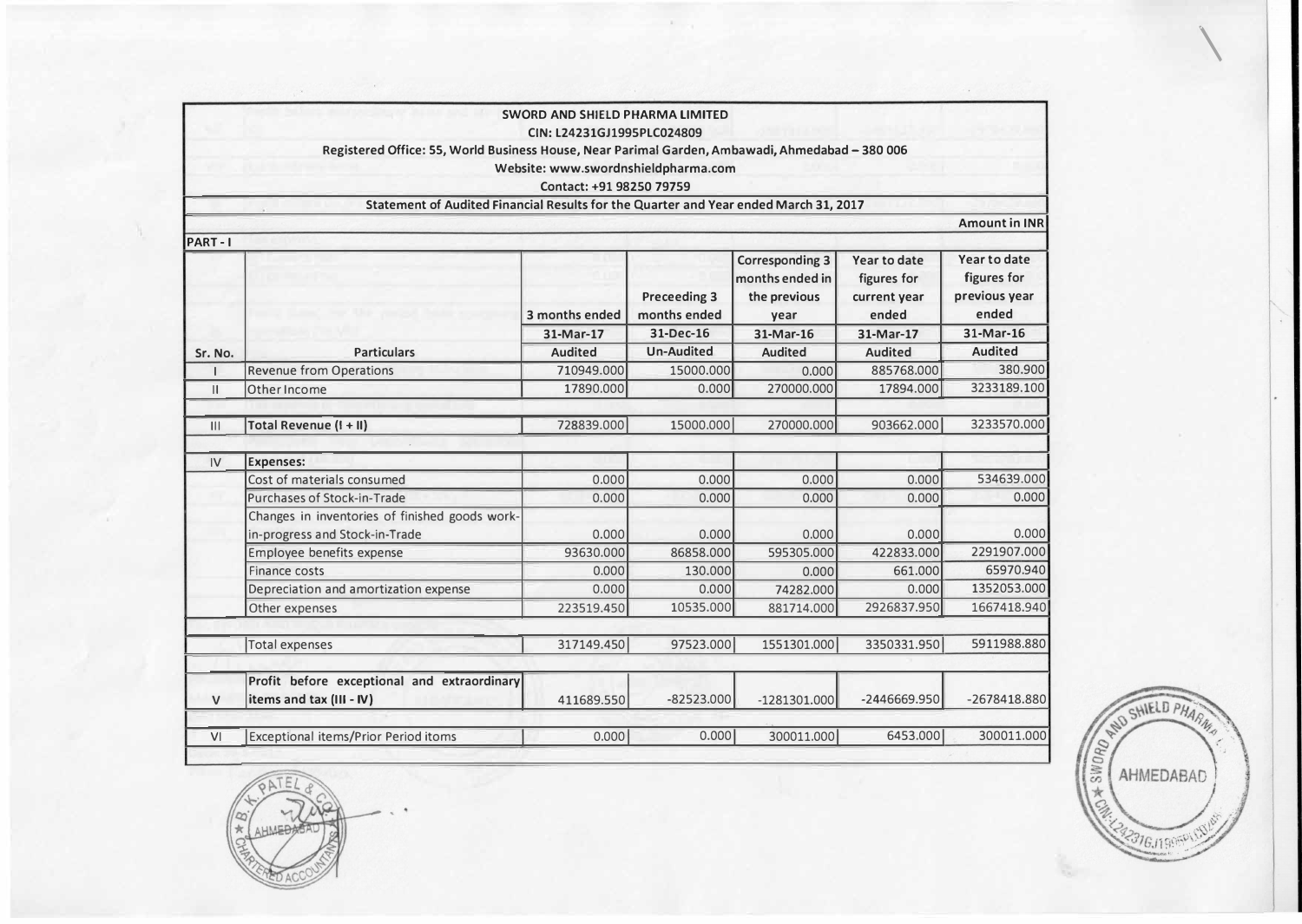|                         | Profit before extraordinary items and tax (V -                        |            |              |                |                |                |
|-------------------------|-----------------------------------------------------------------------|------------|--------------|----------------|----------------|----------------|
| V1                      | VI)                                                                   | 411689.550 | $-82523.000$ | $-1581312.000$ | $-2453122.950$ | -2978429.880   |
| VIII                    | <b>Extraordinary items</b>                                            | 0.000      | 0.000        | 0.000          | 0.000          | 0.000          |
|                         |                                                                       |            |              |                |                |                |
| $\mathsf{I} \mathsf{X}$ | Profit before tax (VII- VIII)                                         | 411689.550 | $-82523.000$ | $-1581312.000$ | $-2453122.950$ | $-2978429.880$ |
| $\times$                | Tax expense:                                                          |            |              |                |                |                |
|                         | (1) Current Year                                                      | 0.000      | 0.000        | 0.000          | 0.000          | 0.000          |
|                         | (2) Deferred tax                                                      | 0.000      | 0.000        | 0.000          | 0.000          | 0.000          |
| XI                      | Profit (Loss) for the period from continuing<br>operations (VII-VIII) | 411689.550 | $-82523.000$ | $-1581312.000$ | $-2453122.950$ | $-2978429.880$ |
| XII                     | Profit/(loss) from discontinuing operations                           | 0.000      | 0.000        | 5262783.000    | 0.000          | 5262783.000    |
|                         |                                                                       |            |              |                |                |                |
| XIII                    | Tax expense of discontinuing operations                               | 0.000      | 0.000        | 0.000          | 0.000          | 0.000          |
|                         | Profit/(loss) from<br>Discontinuing operations                        |            |              |                |                |                |
| XIV                     | (after tax) (XII-XIII)                                                | 0.000      | 0.0001       | 5262783.000    | 0.000          | 5262783.000    |
| XV                      | Profit (Loss) for the period (XI + XIV)                               | 411689.550 | $-82523.000$ | 3681471.000    | $-2453122.950$ | 2284353.120    |
| XVI                     | <b>Earnings per equity share:</b>                                     |            |              |                |                |                |
|                         | $(1)$ Basic                                                           | 0.080      | $-0.016$     | 0.715          | $-0.476$       | 0.444          |
|                         | (2) Diluted                                                           | 0.080      | $-0.016$     | 0.715          | $-0.476$       | 0.444          |

MANAGING DIRECTOR DIN: 01877446

For, SWORD AND SHIELD PHARMA LIMITED FHARM WITED-\* AHMEDABAD 95PLCD

Date: 30-5-2017<br>Place: Pennsylvaria

 $\alpha$  $\frac{1}{2}$ 

' .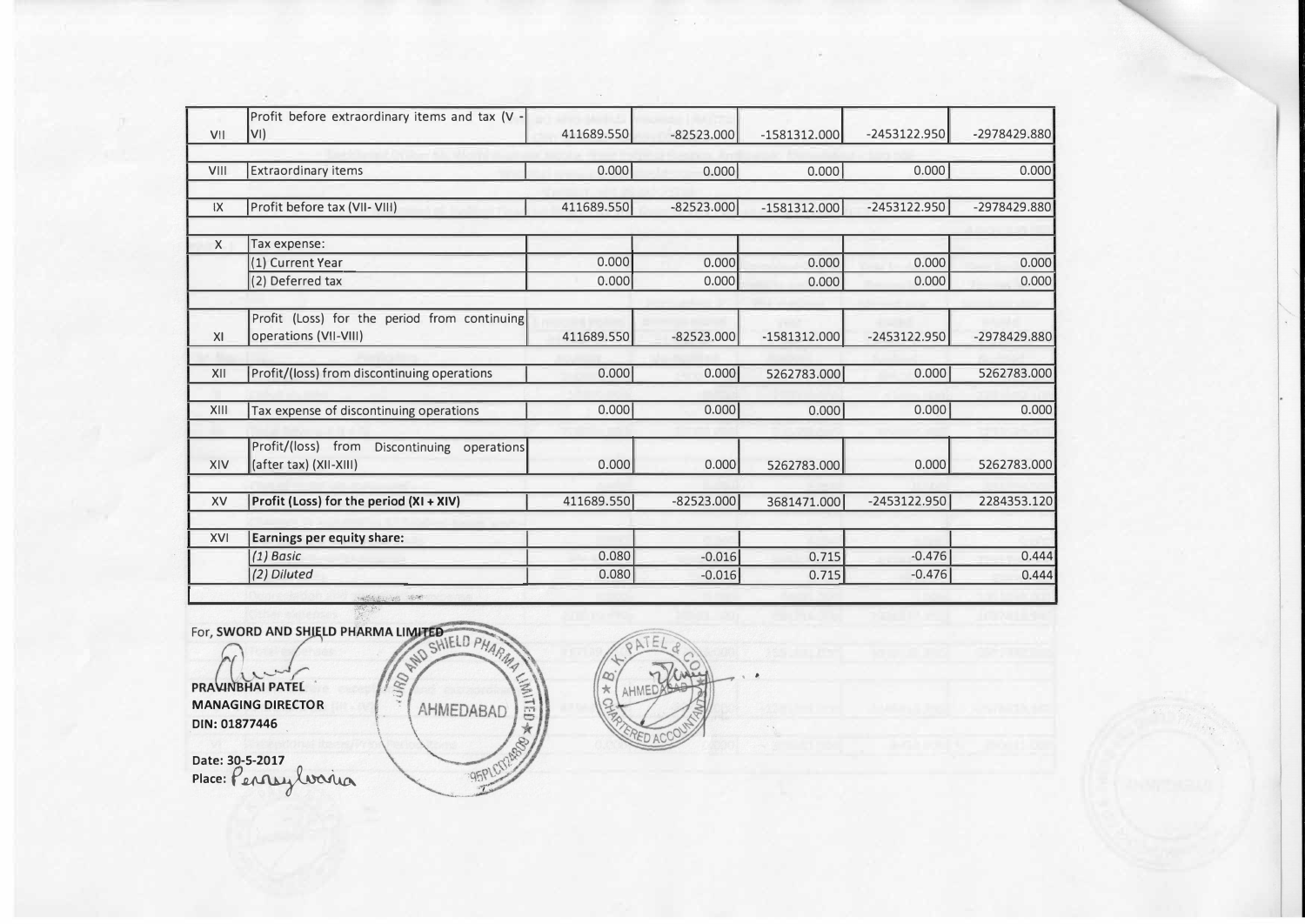| <b>SWORD AND SHIELD PHARMA LIMITED</b>                                                  |                                    |                                |  |  |
|-----------------------------------------------------------------------------------------|------------------------------------|--------------------------------|--|--|
| CIN: L24231GJ1995PLC024809                                                              |                                    |                                |  |  |
| Registered Office: 55, World Business House, Near Parimal Garden, Ambawadi, Ahmedabad - |                                    |                                |  |  |
| 380 006                                                                                 |                                    |                                |  |  |
| Website: www.swordnshieldpharma.com                                                     |                                    |                                |  |  |
| Contact: +91 98250 79759                                                                |                                    |                                |  |  |
| Statement of Assets and Liabilities as at March 31, 2017                                |                                    |                                |  |  |
|                                                                                         |                                    | <b>Amount in INR</b>           |  |  |
|                                                                                         | As at March 31,<br>As at March 31, |                                |  |  |
| <b>Particulars</b>                                                                      | 2017                               | 2016                           |  |  |
| <b>I. EQUITY AND LIABILITIES</b>                                                        |                                    |                                |  |  |
| (1) Shareholders' funds                                                                 |                                    |                                |  |  |
| (a) Share capital                                                                       | 46619170.000                       | 46619170.000                   |  |  |
| (b) Reserves and surplus                                                                | -47987119.000                      | -45533996.000                  |  |  |
| (c) Money received against share warrants                                               | 0.000                              | 0.000                          |  |  |
|                                                                                         |                                    |                                |  |  |
| (2) Share application money pending allotment                                           | 0.000                              | 0.000                          |  |  |
|                                                                                         |                                    |                                |  |  |
| (3) Non-current liabilities                                                             |                                    |                                |  |  |
| (a) Long-term borrowings                                                                | 2883000.000                        | 3957500.000                    |  |  |
| (b) Deferred tax liabilities (Net)                                                      | 0.000                              | 0.000                          |  |  |
| (c) Other Long term liabilities                                                         | 0.000                              | 0.000                          |  |  |
| (d) Long-term provisions                                                                | 0.000                              | 0.000                          |  |  |
| (4) Current liabilities                                                                 |                                    |                                |  |  |
|                                                                                         |                                    |                                |  |  |
| (a) Short-term borrowings                                                               | 0.000                              | 0.000                          |  |  |
| (b) Trade payables                                                                      | 0.000                              | 45163.000                      |  |  |
| (c) Other current liabilities                                                           | 451543.000                         | 2110838.000                    |  |  |
| (d) Short-term provisions                                                               | 0.000                              | 0.000                          |  |  |
| <b>TOTAL</b>                                                                            | 1966594.000                        | 7198675.000                    |  |  |
|                                                                                         |                                    |                                |  |  |
| <b>II. ASSETS</b>                                                                       |                                    |                                |  |  |
| <b>Non-current assets</b>                                                               |                                    |                                |  |  |
| (1) (a) Fixed assets                                                                    | 0.000                              | 0.000                          |  |  |
| (i) Tangible assets                                                                     | 0.000                              | 0.000                          |  |  |
| (ii) Intangible assets                                                                  | 0.000                              | 0.000                          |  |  |
| (iii) Capital work-in-progress                                                          | 0.000                              | 0.000                          |  |  |
| (iv) Intangible assets under development                                                | 0.000                              | 0.000                          |  |  |
| (b) Non-current investments                                                             | 0.000                              | 0.000                          |  |  |
| (c) Deferred tax assets (net)                                                           | 1024359.000                        | 1024359.000                    |  |  |
| (d) Long-term loans and advances                                                        | 0.000                              | 0.000                          |  |  |
| (e) Other non-current assets                                                            | 0.000                              | 0.000                          |  |  |
| (2) Current assets                                                                      |                                    |                                |  |  |
| (a) Current investments                                                                 | 0.000                              | 0.000                          |  |  |
|                                                                                         |                                    | + SWORD RE<br>AHMEDABAD<br>$*$ |  |  |

 $\overline{\phantom{a}}$ .

RED ACCORD

22316J1995PLOU

/